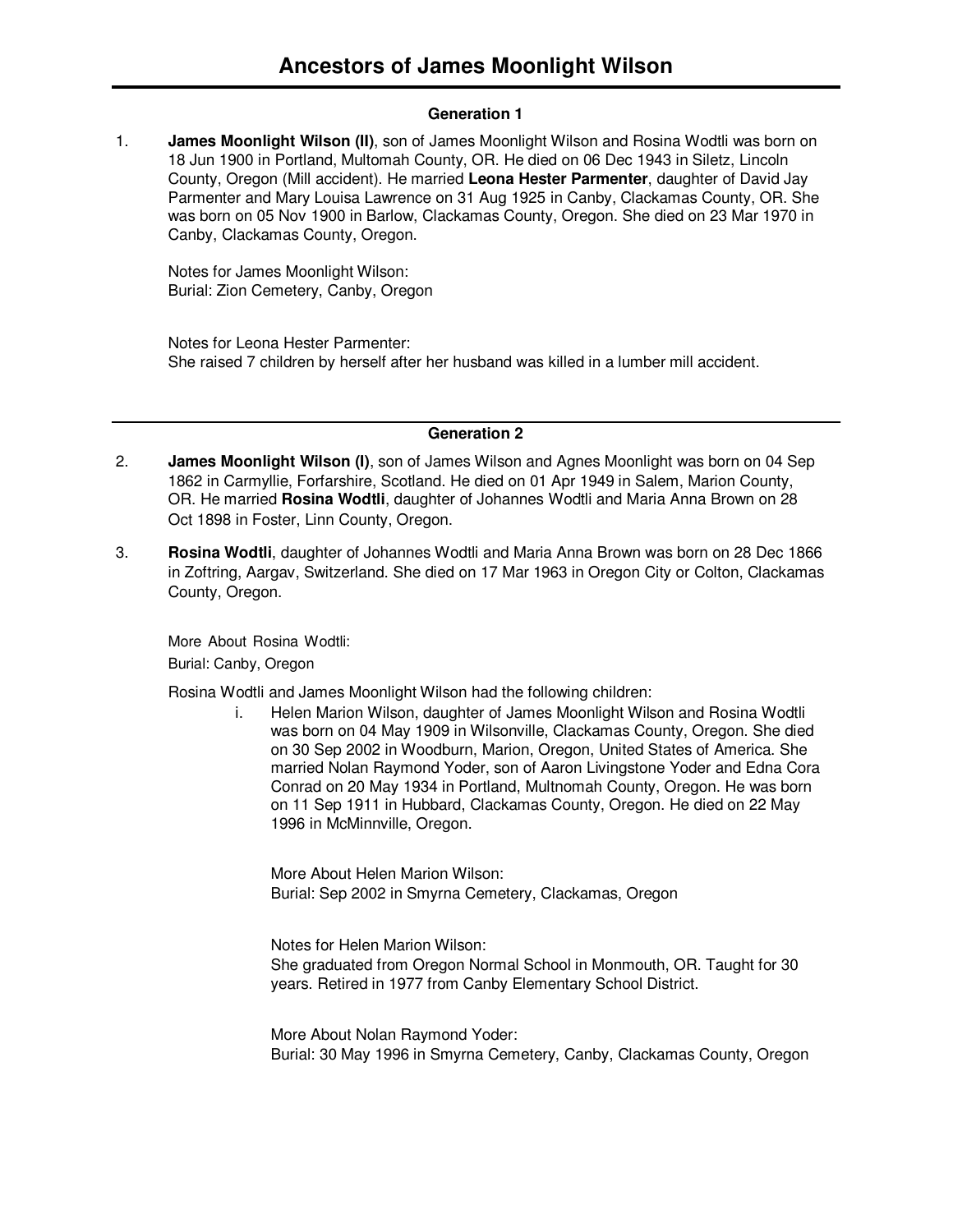Notes for Nolan Raymond Yoder: Graduated from Benson High School and Benson Polytechnic in Portland, Oregon. Partner in the Yoder Mill since 1938.

ii. Anne Wodtli Wilson, daughter of James Moonlight Wilson and Rosina Wodtli was born on 28 Aug 1906 in Wilsonville, Clackamas County, Oregon. She died on 04 Sep 1995 in Canby Perception Care Center, Oregon. She married Lorin E. Wrolstad, son of Louis Wrolstad and Edda Erickson on 16 Jun 1934 in Zoar Lutheran Church, Canby, Clackamas County, OR. He was born on 14 Jun 1909 in Barlow, OR. He died on 28 Feb 1993 in Molalla, Clackamas County, OR.

More About Anne Wodtli Wilson: Burial: 08 Sep 1995 in Canby Zion Cemetery

- 1. iii. James Moonlight Wilson, son of James Moonlight Wilson and Rosina Wodtli was born on 18 Jun 1900 in Portland, Multnomah County, OR. He died on 06 Dec 1943 in Siletz, Lincoln County, OR (Mill accident). He married Leona Hester Parmenter, daughter of David Jay Parmenter and Mary Louisa Lawrence on 31 Aug 1925 in Canby, Clackamas County, OR. She was born on 05 Nov 1900 in Barlow, Clackamas County, OR. She died on 23 Mar 1970 in Canby, Clackamas, OR.
	- iv. Robert Hans Wilson, son of James Moonlight Wilson and Rosina Wodtli was born on 11 Mar 1902 in Portland, Multnomah County, Oregon at St. Vincent's Hospital. He died on 26 Sep 1994 in Redmond, Deschutes County, Oregon. He married Margaret Catherine Davenport, daughter of Harry Henry Davenport and Margaret on 04 Aug 1927 in Portland, Multnomah County, Oregon. She was born on 29 Apr 1905 in Butte, Montana. She died on 17 Mar 1985 in Canby, Clackamas, Oregon, United States of America.

Notes for Robert Hans Wilson: Burial: 30 Sep 1994 in Gethsemani Catholic Cemetery, Portland, Oregon

Notes for Margaret Catherine Davenport: Burial: Sunnyside, Oregon

### **Generation 3**

- 4. **James Wilson**, son of James Wilson and Paterson was born in 1828 in Barry, Forfarshire, Scotland. He died on 13 Jan 1900 in South Grange of Connon, St. Vigeans, Angus, Scotland. He married **Agnes Moonlight**, daughter of David Moonlight and Helen Mill on 07 Jun 1862 in Forfar, Angus, Scotland.
- 5. **Agnes Moonlight**, daughter of David Moonlight and Helen Mill was born on 03 Sep 1836 in St. Vigeans, Angus, Scotland. She died on 10 Apr 1924 in Sedgewick, Alberta, Canada,.

Note for James Wilson: Burial: St. Vigeans Church, near Arbroath, Scotland

Notes for Agnes Moonlight: Burial: St. Vigeans Church, near Arbroath, Scotland Mrs. A. Hutcheon (Ivydene) completed the "Moonlight" family tree.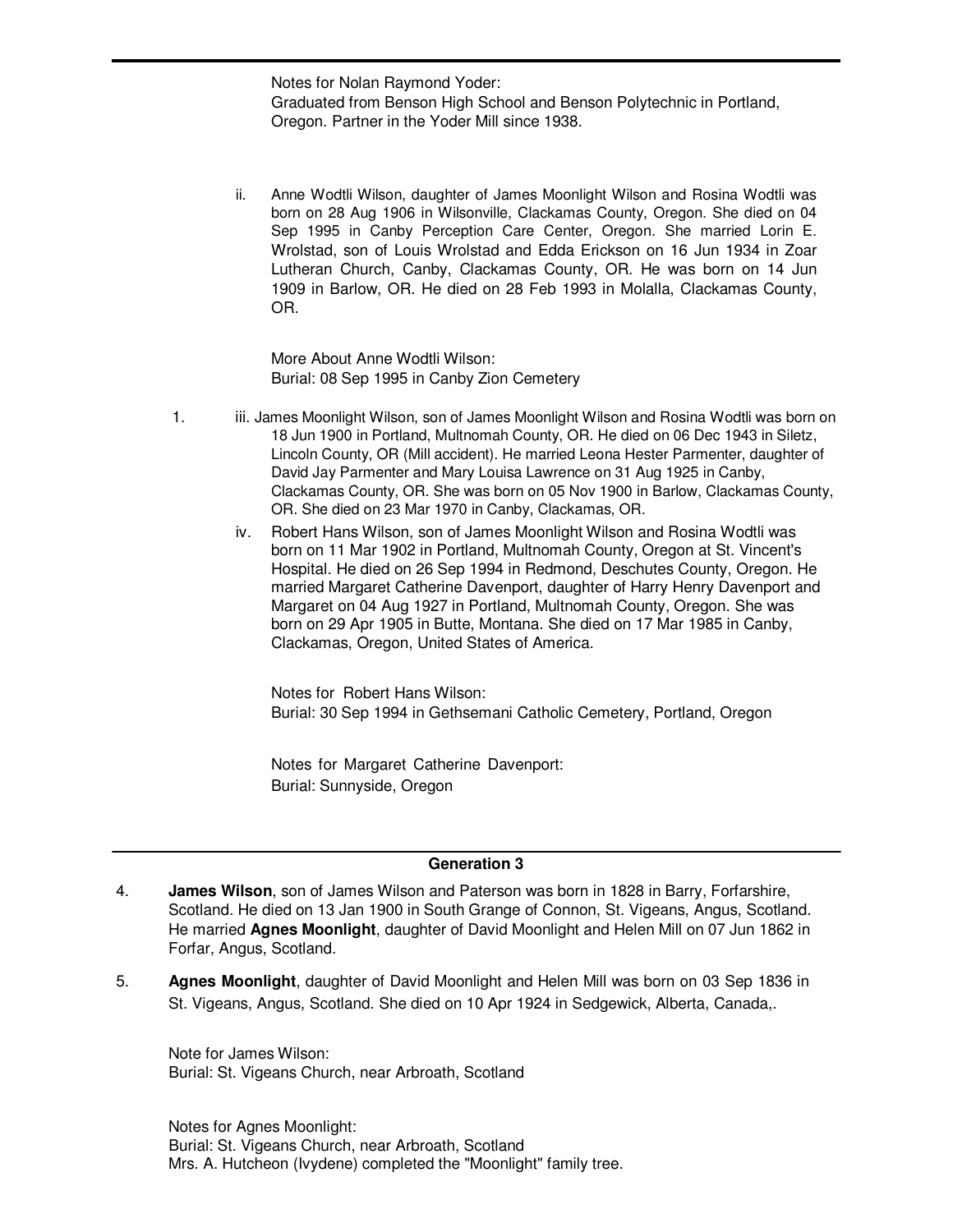Agnes Moonlight and James Wilson had the following children:

- i. David Wilson, son of James Wilson and Agnes Moonlight was born on 02 Oct 1864 in Carmyllie, Angus, Scotland. He died on 21 Jan 1943 in Vancouver, British Columbia, Canada.
- ii. Agnes Wilson, daughter of James Wilson and Agnes Moonlight was born on 07 Jun 1867 in Kirkden, Forfarshire, Scotland. She died in 1937 in Scotland. She married Henry Thomas Weeks, son of Richard Tuckey Weeks and Emma Gunning in 1897. He was born in Jan 1869 in Colune, Wiltshire, England. He died on between 1911 & 1916.
- iii. Mary Paterson Wilson, daughter of James Wilson and Agnes Moonlight was born on 05 Sep 1878 in St Vigeans, Angus, Scotland. She died on 19 Jan 1963 in General Hospital, Killam, Flagstaff, Alberta, Canada. She married James Drummond Ferrier on 06 Feb 1906 in Calgary, Alberta, Canada. He was born on 19 Nov 1875 in St. Vigeans, Angus, Scotland. He died on 17 Jan 1954 in General Hospital, Killiam, Alberta, Canada.
- 2. iv. James Moonlight Wilson, son of James Wilson and Agnes Moonlight was born on 04 Sep 1862 in Carmyllie, Forfarshire, Scotland. He died on 01 Apr 1949 in Salem, Marion Canby, OR. He married Rosina Wodtli, daughter of Johannes Wodtli and Maria Anna Brown on 28 Oct 1898 in Foster, Linn County, Oregon. She was born on 28 Dec 1866 in Zoftring, Aargav, Switzerland. She died on 17 Mar 1963 in Oregon City or Colton, Clackamas County, Oregon.
- 6. **Johannes Wodtli**, son of Jakob Woodtli and Marla Elisabeth Hofer was born on 23 Dec 1833 in Birchenfield, Switzerland. He died on 06 Jul 1906 in Sweet Home, Oregon. He married **Maria Anna Brown**, daughter of Brown and Von Safenwil in 1858.
- 7. **Maria Anna Brown**, daughter of Brown and Von Safenwil was born on 26 Jan 1858 in Zofingen, Birchenfield, Switzerland. She died on 18 Jan 1916 in Sweet Home, Oregon.

# Notes for Johannes Wodtli:

From Providence by Mrs. Anna Stocker. Johannes mother died when he was young but his father kept them at home. As the youngest of the children, he often was asked to read chapter after chapter of the Bible while his brothers and the neighboring boys played ball. He would later get to go out and play with the other boys but he always remembered the readings and received a firm faith in God from it. Grandfather Brown, our mother's father (Anna Wodtli Stocker), prayed every day. Johannes came to America first with the intention of buying a farm in Wisconsin. He returned to Switzerland to dispose of his property before taking his family, including a wife and 12 children, the youngest being four months old, to America. Johannes was in contact with Mr. Graff of Portage, Wisconsin. He had learned of this man through a German church paper. He left to buy the farm on April 5, 1852, on board a chip to St. Lawrence. It took about a month to cross the Atlantic to New York. He carried \$5,500 in Swiss money and a return ticket in a leather pouch. On board the ship, he lost the pouch in the lavatory. It was heartsick and quite distressed at losing the pouch, praying often to God for help. One day he was feeling especially alone despite all the people on the ship. As he looked out over the water, he heard satan talk to him. The devil said, "You are sure in a bad way. Your money all gone, can't buy a farm, return ticket gone, you'll soon land in New York a stranger and can't talk English. How could you go to Portage, Wisconsin to your friend you corresponded with." Then he reminded father of the family at home. Everything looked so dark; all was gone and lost and the future looked so discouraging. Satan said "Now what is your faith in God?" and suggested to father that he had better jump over board and end it all. But father had faith in God, also grandfather's praying for him at home, and quickly turned away, went down to his cabin and fell on his knees to pray to God. A fellow shipmate, Mr. Herrosay, tried to encourage Johannes by saying he would help him when they arrived in New York but Johannes had little confidence in him. When it was Johannes turn to walk down the gang plank, the Captain slapped him on the shoulder and asked if he was Hans Wodtli. They went to the Captain's private office where the Captain returned Johannes leather purse to him, with all the original contents. The Captain felt the purse would be safer with him. This event reaffirmed Johannes faith in God. Johannes went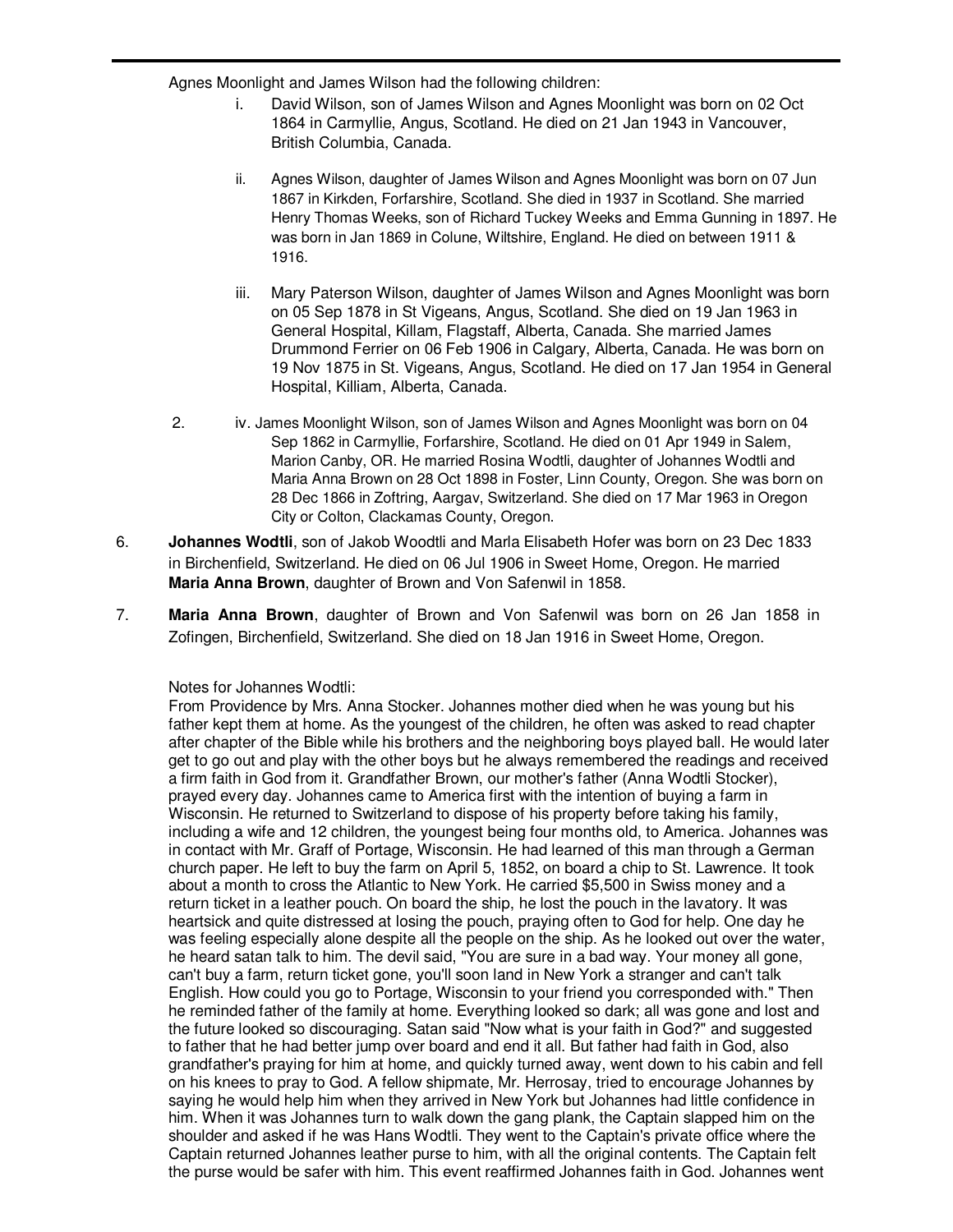to Portage, Wisconsin and met his friend Mr. Graff. Johannes and Mr. Graff traveled to Columbia County where Johannes bought a 160 acre farm in a nice farming community from Mr. James Robinson on May 23, 1882. Johannes then returned to Switzerland for his family. Mother (Maria) did not want to leave her elderly father alone (Grandfather Brown). He was 84 years old at this time. He was a praying man, spending hours in prayer. Johannes agreed to let Maria stay with her father and the five smallest children. He would take the seven older children with him to Wisconsin and return for her and the other children when her father passed on. Grandfather Brown told Maria not to worry and that God would lead and direct everything. Maria planned to stay with her father. However, in August 1882, he suddenly took sick and died within a few days. Johannes then sold the farm to his brother and disposed of everything he couldn't take along. On January 18, 1883, the Wodtli family left Birchenfeld, Switzerland, and sailed to New York, where they took a train to Portage, Wisconsin, and then to the farm five miles from Portage. They lived there for thirteen years. Johannes, Maria and the older children were saved and joined the Evangelical Church (German). They worshiped nightly as a family. In 1895, Johannes sold the farm in Wisconsin for \$9,400.00. He went to Oregon, having corresponded with Mr. Sam Nothiger of Sweet Home, and bought a place on Fern Ridge. He came back to Wisconsin, sold the farm in April 1895 and took Maria and ten children to the new Oregon farm. Two daughters had married in Wisconsin. Mary, the oldest, married August Scholl, and Bertha married Fred Mattke. Both families came to Oregon later and settled in Linn County. After the older children were married and left home, Johannes, Maria, and the rest of the children moved to Foster. Their son, John, and his wife, Minnie, lived on the Fern Ridge farm. After several months of illness, Johannes passed away on July 6, 1906.

#### Notes for Maria Anna Brown:

See Johannes Wodtli for Maria's story on immigrating to Oregon. Maria had a partial stroke in 1907 and was an invalid until January 18, 1916.

Maria Anna Brown and Johannes Wodtli had the following children:

- 3. i. Rosina Wodtli, daughter of Johannes Wodtli and Maria Anna Brown was born on 28 Dec 1866 in Zoftring, Aargav, Switzerland. She died on 17 Mar 1963 in Oregon City or Colton, Clackamas County, Oregon. She married James Moonlight Wilson, son of James Wilson and Agnes Moonlight on 28 Oct 1898 in Foster, Linn County, Oregon. He was born on 04 Sep 1862 in Carmyllie, Forfarshire, Scotland. He died on 01 Apr 1949 in Salem, Marion Canby, OR.
	- ii. Anna Wodtli. She married Jacob Stocker.
	- iii. Lydia Wodtli, daughter of Johannes Wodtli and Maria Anna Brown was born in Jul 1880 in Switzerland. She married J. Spaar.
	- iv. Godtlieb Wodtli, son of Johannes Wodtli and Maria Anna Brown was born on 25 Apr 1884 in Ft. Winnebage, Wisconsin. He died in Sweet Home, Oregon. He married Gertrude Johnson, daughter of William R. Johnson and Matilda Weir on 20 Jun 1915 in Portland, Multnomah, Oregon. She was born on 25 Apr 1884 in Ft. Winnebage, Wisconsin. She died in Sweet Home, Oregon.
	- v. Emma Wodtli. She married Yost.
	- vi. Fredrick Wodtli, son of Johannes Wodtli and Maria Anna Brown was born on 06 Mar 1873 in Switzerland. He died on 09 Dec 1950 in Linn, Oregon. He married Emma Fink. She was born in 1883 in Germany.
	- vii. Albertina Wodtli. She married Fred Mattke.
		- viii. Jacob Wodtli, son of Johannes Wodtli and Maria Anna Brown was born in Jun 1868. He died in Dec 1896 (burned in a house fire).

Notes for Jacob Wodtli: he was 28 years, 6 months, and 24 days old at his death.

ix. Elizabeth Wodtli. She married Josi.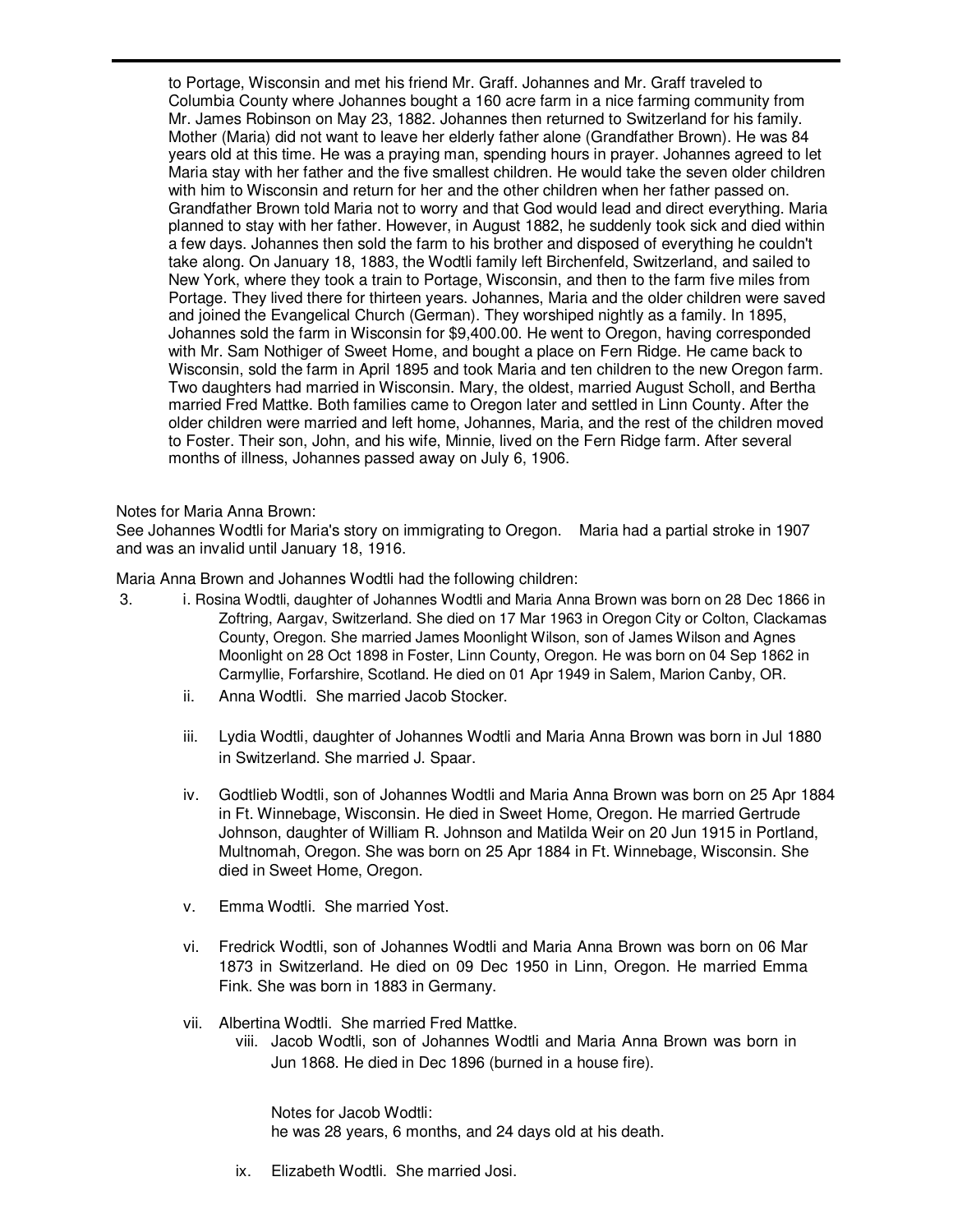x. Lena Wodtli.

Notes for Lena Wodtli: Lena never married. She went to India to be a missionary.

- xi. John Wodtli. He married Minnie Port.
- xii. Mary Wodtli. She married August Scholl.

### **Generation 4**

8. **James Wilson** was born in 1800 in Scotland. He died in Scotland. He married **Unknown Paterson**.

### 9. **Unknown Paterson**.

Unknown Paterson and James Wilson had the following child:

- 4. i. James Wilson, son of James Wilson and Unknown Paterson was born in 1828 in Barry, Forfarshire, Scotland. He died on 13 Jan 1900 in South Grange of Connon, St. Vigeans, Angus, Scotland. He married Agnes Moonlight, daughter of David Moonlight and Helen Mill on 07 Jun 1862 in Forfar, Angus, Scotland. She was born on 03 Sep 1836 in St. Vigeans, Angus, Scotland. She died on 10 Apr 1924 in Sedgewick, Alberta, Canada,.
- 10. **David Moonlight**, son of John Moonlight and Magdaline Scott was born on 12 Jul 1806 in St. Vigeans, Angus, Scotland. He died on 30 Apr 1863 in Sunnyside, Montrose, USA. He married **Helen Mill**.
- 11. **Helen Mill** was born in 1809. She died in 1889.

Helen Mill and David Moonlight had the following children:

- 5. i. Agnes Moonlight, daughter of David Moonlight and Helen Mill was born on 03 Sep 1836 in St. Vigeans, Angus, Scotland. She died on 10 Apr 1924 in Sedgewick, Alberta, Canada. She married James Wilson, son of James Wilson and Paterson on 07 Jun 1862 in Forfar, Angus, Scotland. He was born in 1828 in Barry, Forfarshire, Scotland. He died on 13 Jan 1900 in South Grange of Connon, St. Vigeans, Angus, Scotland.
	- ii. Alexander Moonlight.
	- iii. Thomas Moonlight, son of David Moonlight and Helen Mill was born in 1833 in Arbroath, Scotland. He died on 07 Feb 1899 in Leavenworth, Kansas.

More About Thomas Moonlight: Burial: National Military Cemetery, Ft. Leavenworth, Kansas. Officers section.

Notes for Thomas Moonlight:

The Charles R. Low article on General Thomas Moonlight says his father's name was Thomas Moonlight, not James. This article also tells about the finding a baby in the moonlight as the founding member of the Moonlight family name. It says that the couple who found the baby at their door did not give them their own name but the last name of Moonlight (Munclicht). Tom was apprenticed to Thomas Forbes, a firm of drapers in Arbroath at the age of 12. He disappeared a year later without a trace and did not write to his parents for several years. He wrote to say that he had signed on as a forecastle hand on a schooner heading to America and the city of Philadelphia. He worked several jobs and on farms in the east before enlisting in the regular US Artillery in 1853. He was sent to Florida to help the government move the Seminole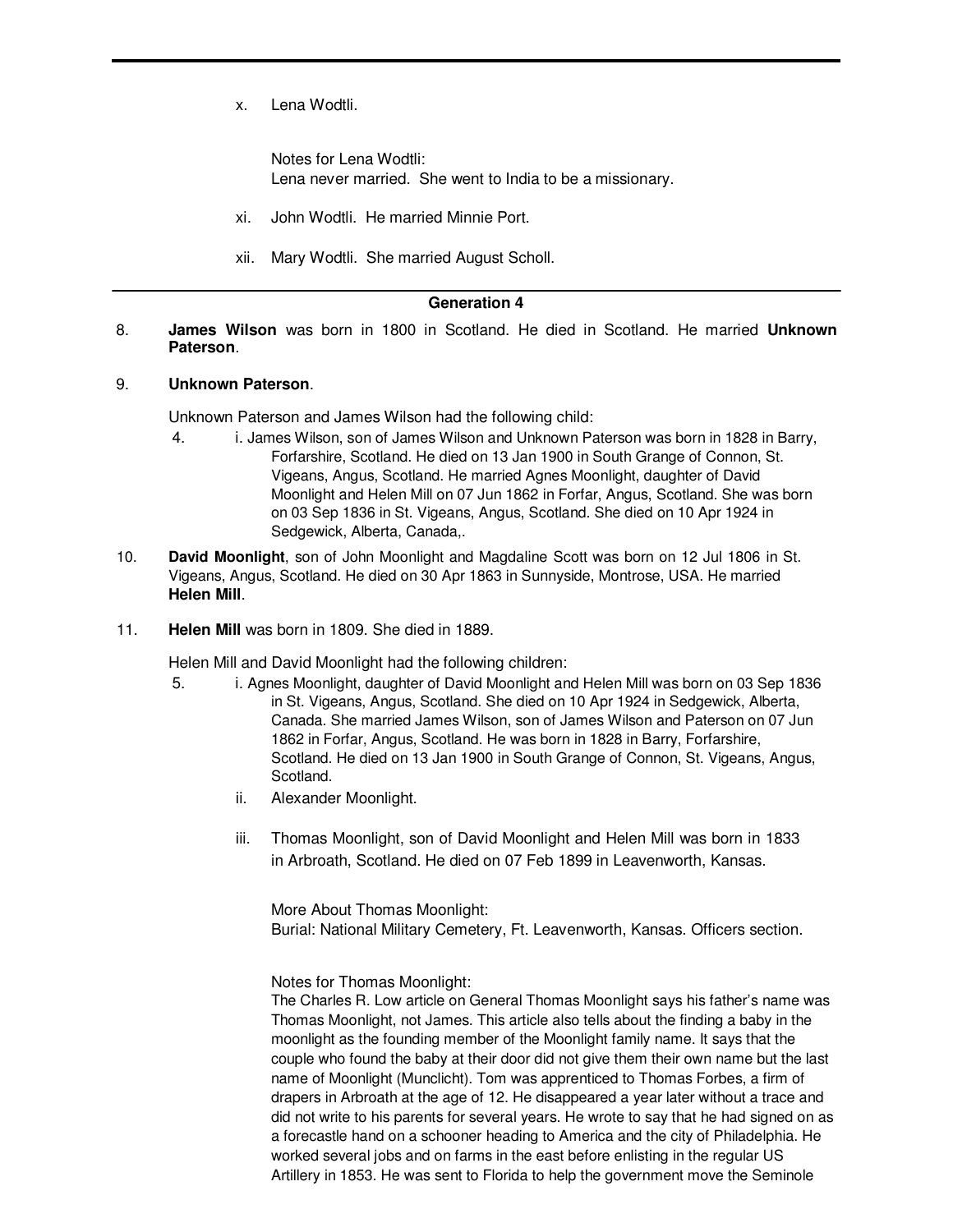Indians to the Indian Territory, now the state of Oklahoma. At the end of this campaign, Tom was a captain of artillery. In 1857, he was sent to Colorado to take part in an expedition against the Mormons. His commanding officer, Colonel Albert Sidney Johnston, was one of the great generals of the Southern Confederacy during the Civil War. The Mormons, lead by Brigham Young, submitted to follow federal laws before any military intervention began. Tom returned to Fort Leavenworth, Kansas with the troops. This was his home between campaigns for the rest of his life. In 1859, Tom purchased a farm in Kickapoo Township, Kansas on the frontier near the Missouri River. Captain Moonlight again went into military service when the Northern and Southern states declared war on April 12, 1861. Kansas had divided loyalties so this was a bold move. Tom was promoted to the rank of Brigadier-General during the Civil War and received many commendations. He held several positions of importance during civilian life after the Civil and Indian Wars. He had a successful political life in Kansas. He was appointed as Governor of the Wyoming Territory by President Grover Cleveland in 1887, moving to Cheyenne on January 24, 1887. Wyoming Territory was the site of many bloody battles between the established cattle ranchers and the new sheep ranchers. The territory applied for and got statehood in 1888. Governor Moonlight reached a new low in popularity when he vetoed the new state legislature's appropriations bills to build various state buildings, which the state did not have the funds to build. The legislature over-ruled the veto but Governor Moonlight was soon proved to have the better financial judgment. His popularity soared with huge debt loomed over the new state. Tom resigned his governorship on April 9, 1889 to President Cleveland and returned to his farm in Leavenworth. He helped the Democrats return Grover Cleveland to a second term in 1893 and was appointed ambassador to the Republic of Bolivia. He served in Bolivia from 1893 to 1897. He returned to Leavenworth to establish a horse breeding farm but his retirement was short lived as he died on February 7, 1899. He was buried with full honors in the officers section of the National Military Cemetery at Fort Leavenworth.

- 12. **Jakob Woodtli**, son of Jakob Woodtli and Barabra Hynziker was born on 20 Feb 1791 in Switzerland. He died on 03 Dec 1864. He married **Marla Elisabeth Hofer**, daughter of Unknown Hofer and Unknown Von Niederwil on 06 May 1813.
- 13. **Marla Elisabeth Hofer**, daughter of Unknown Hofer and Unknown Von Niederwil was born on 10 Sep 1790. She died on 26 Mar 1851.

Marla Elisabeth Hofer and Jakob Woodtli had the following child:

- 6. i. Johannes Wodtli, son of Jakob Woodtli and Marla Elisabeth Hofer was born on 23 Dec 1833 in Birchenfield, Switzerland. He died on 06 Jul 1906 in Sweet Home, Oregon. He married Maria Anna Brown, daughter of Brown and Von Safenwil in 1858. She was born on 26 Jan 1858 in Zofingen, Birchenfield, Switzerland. She died on 18 Jan 1916 in Sweet Home, Oregon.
- 14. **Unknown Brown**. He died in Aug 1882. He married **Unknown Von Safenwil**.

### 15. **Unknown Von Safenwil**.

Von Safenwil and Brown had the following child:

7. i. Maria Anna Brown, daughter of Brown and Von Safenwil was born on 26 Jan 1858 in Zofingen, Birchenfield, Switzerland. She died on 18 Jan 1916 in Sweet Home, Oregon. She married Johannes Wodtli, son of Jakob Woodtli and Marla Elisabeth Hofer in 1858. He was born on 23 Dec 1833 in Birchenfield, Switzerland. He died on 06 Jul 1906 in Sweet Home, Oregon.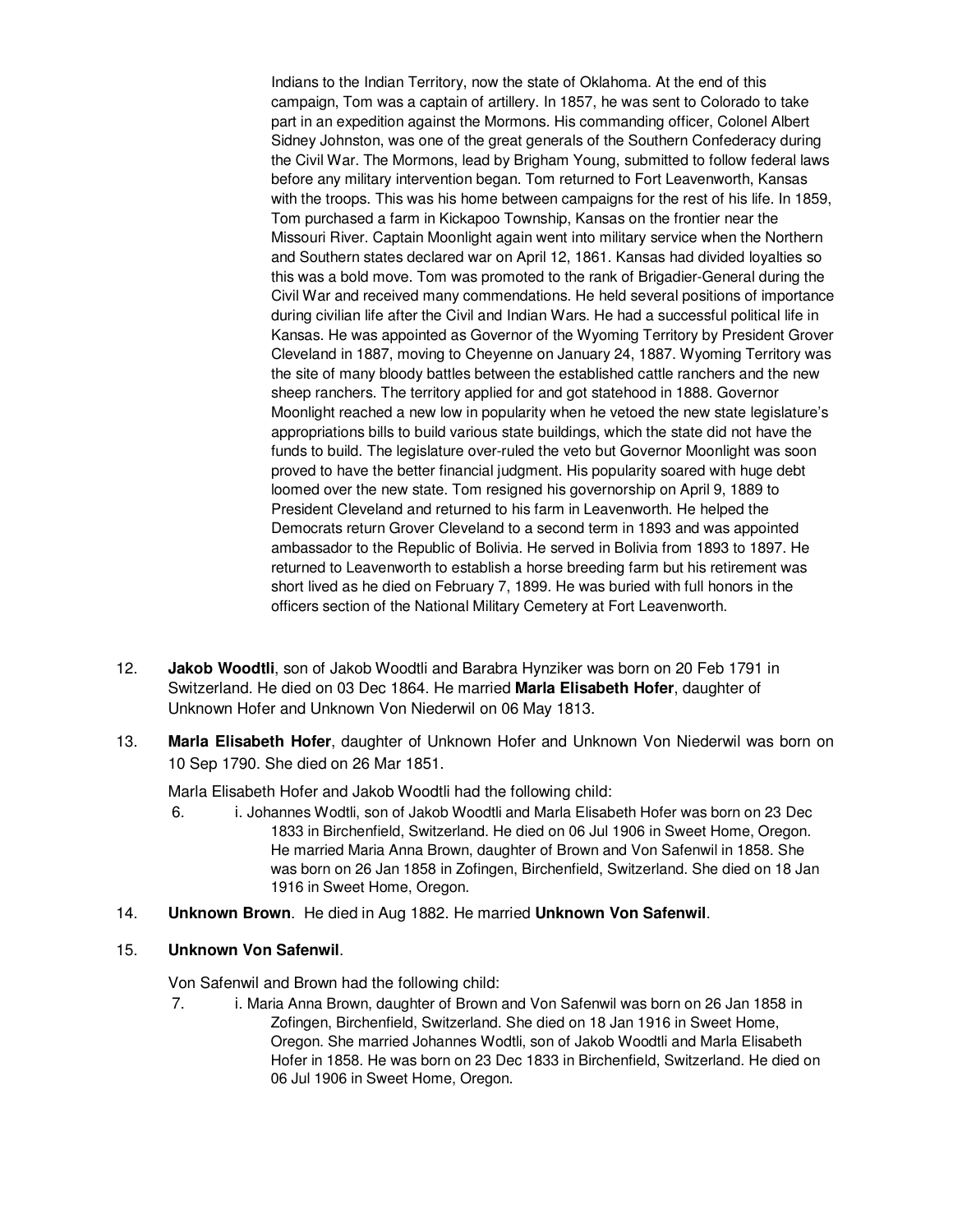## **Generation 5**

- 20. **John Moonlight**, son of David Moonlight and Janet Simpson was born in 1768. He died date Unknown. He married **Magdaline Scott**.
- 21. **Magdaline Scott** was born in 1776. She died in 1861.

Magdaline Scott and John Moonlight had the following child:

- 10. i. David Moonlight, son of John Moonlight and Magdaline Scott was born on 12 Jul 1806 in St. Vigeans, Angus, Scotland. He died on 30 Apr 1863 in Sunnyside, Montrose, USA. He married Helen Mill. She was born in 1809. She died in 1889.
- 24. **Jakob Woodtli** was born in Switzerland. He married **Barabra Hynziker**.
- 25. **Barabra Hynziker** was born in Switzerland.

Barabra Hynziker and Jakob Woodtli had the following child:

- 12. i. Jakob Woodtli, son of Jakob Woodtli and Barabra Hynziker was born on 20 Feb 1791 in Switzerland. He died on 03 Dec 1864. He married Marla Elisabeth Hofer, daughter of X. Hofer and X. Von Niederwil on 06 May 1813. She was born on 10 Sep 1790. She died on 26 Mar 1851.
- 26. **X. Hofer** was born in Switzerland. He married **X. Von Niederwil**.
- 27. **X. Von Niederwil** was born in Switzerland.

X. Von Niederwil and X. Hofer had the following child:

13. i. Marla Elisabeth Hofer, daughter of X. Hofer and X. Von Niederwil was born on 10 Sep 1790. She died on 26 Mar 1851. She married Jakob Woodtli, son of Jakob Woodtli and Barabra Hynziker on 06 May 1813. He was born on 20 Feb 1791 in Switzerland. He died on 03 Dec 1864.

# **Generation 6**

- 40. **David Moonlight**, son of James Moonlight and Mary was born in 1740. He died date Unknown. He married **Janet Simpson**.
- 41. **Janet Simpson** was born date Unknown. She died date Unknown.

Janet Simpson and David Moonlight had the following child:

20. i. John Moonlight, son of David Moonlight and Janet Simpson was born in 1768. He died date Unknown. He married Magdaline Scott. She was born in 1776. She died in 1861.

# **Generation 7**

- 80. **James Moonlight**, son of Robert Moonlight was born in 1703. He died date Unknown. He married **Mary**.
- 81. **Mary** was born in 1707. She died date Unknown.

Mary and James Moonlight had the following child:

40. i. David Moonlight, son of James Moonlight and Mary was born in 1740. He died date Unknown. He married Janet Simpson. She was born date Unknown. She died date Unknown.

# **Generation 8**

160. **Robert Moonlight**, son of James Moonlight was born in 1682. He died date Unknown.

Robert Moonlight had the following child:

80. i. James Moonlight, son of Robert Moonlight was born in 1703. He died date Unknown. He married Mary. She was born in 1707. She died date Unknown.